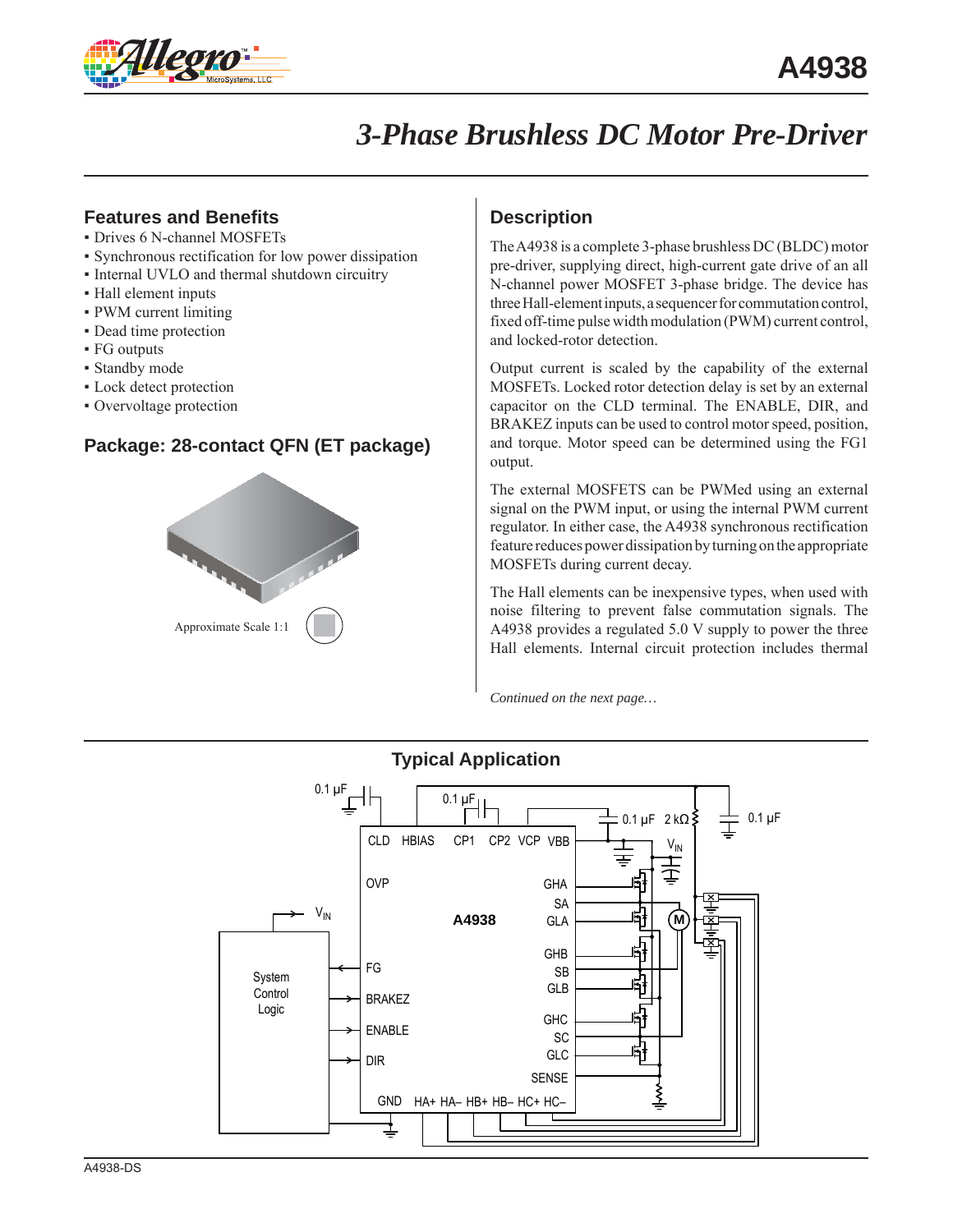### **Description (continued)**

shutdown with hysteresis, undervoltage lockout, and dead time protection. Special power-up sequencing is not required. Operating temperature range is –40°C to 85°C.

The A4938 is supplied in a 5 mm  $\times$  5 mm, 28-terminal QFN package with exposed thermal pad. This small footprint package is lead (Pb) free with 100% matte tin leadframe plating.

#### **Selection Guide**

| Part Number                                       | 'ackind              | Packaqe                                  |
|---------------------------------------------------|----------------------|------------------------------------------|
| $\mathsf{A4938} \mathsf{EFT}^{\mathsf{T}}$<br>TR- | 1500 pieces per reel | 15 mm x 5 mm, 0.90 mm nominal height QFN |

#### **Absolute Maximum Ratings**

| <b>Characteristics</b>               | Symbol                | <b>Notes</b>     | <b>Rating</b> | Unit |
|--------------------------------------|-----------------------|------------------|---------------|------|
| Load Supply Voltage                  | $V_{BB}$              |                  | 38            |      |
| Motor Phase Output                   | $S_{\rm X}$           | $t_{w}$ < 500 ns | $-3$          |      |
| Hall Input                           | $V_{Hx}$              | DC               | $-0.3$ to $7$ |      |
| Logic Input Voltage Range            | $V_{\mathsf{IN}}$     |                  | $-0.3$ to $7$ |      |
| <b>Operating Ambient Temperature</b> | T <sub>A</sub>        | Range E          | $-40$ to 85   | °C   |
| Maximum Junction Temperature         | $T_{\parallel}$ (max) |                  | 150           | °C   |
| Storage Temperature                  | $I_{\text{stg}}$      |                  | $-40$ to 150  | °C   |

#### **Thermal Characteristics**

| <b>Characteristics</b>                                 | <b>Symbol</b>   | <b>Test Conditions*</b>             | <b>Rating</b> | Unit |
|--------------------------------------------------------|-----------------|-------------------------------------|---------------|------|
| Package Thermal Resistance, Junction<br>Ito Ambient    | $R_{\theta,IA}$ | 4-layer PCB based on JEDEC standard | 32            | °C/W |
| Package Thermal Resistance, Junction<br>to Exposed Pad | $R_{\theta}$    |                                     |               | °C/W |

\*For additional information, refer to the Allegro website.

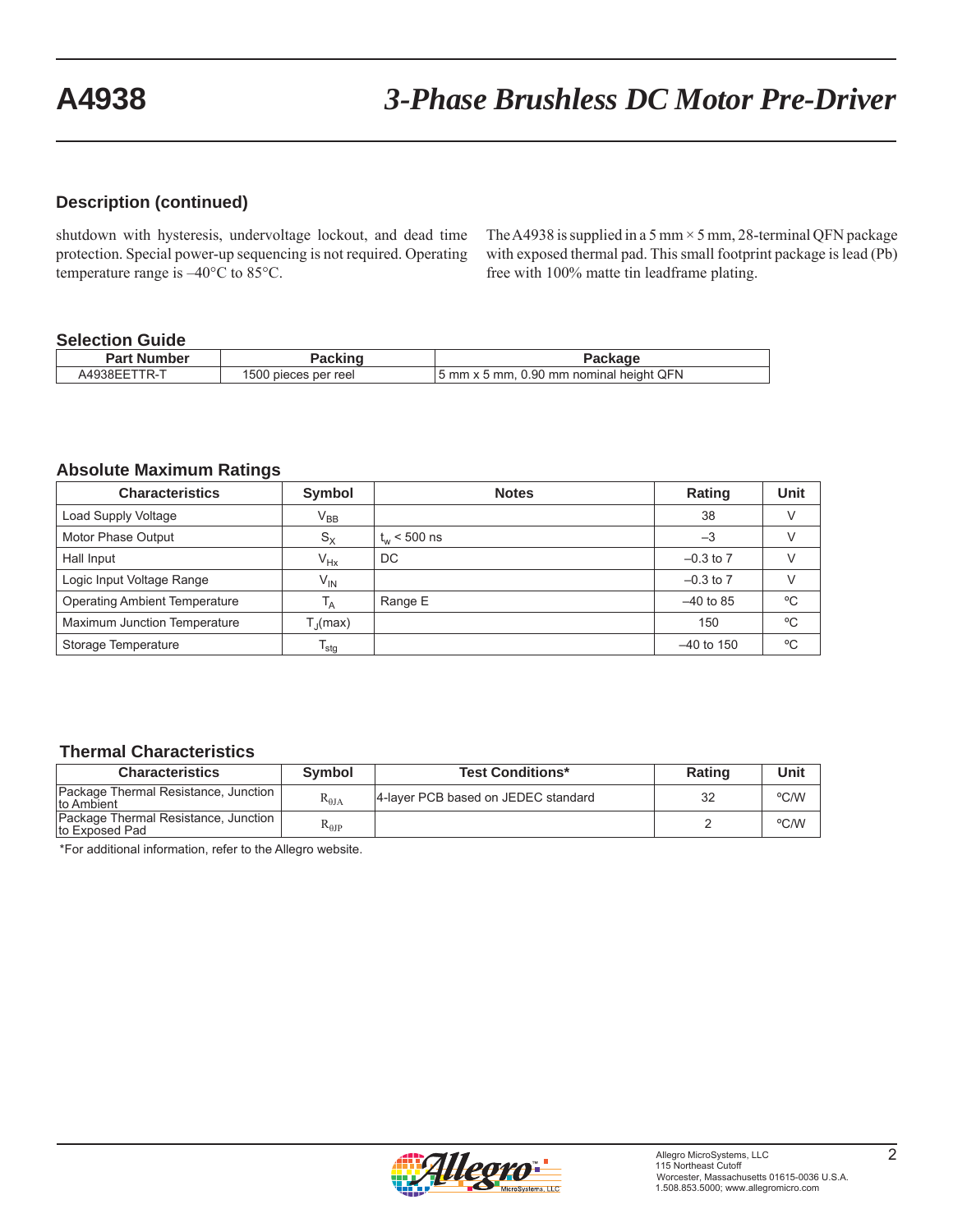## **Functional Block Diagram**



### **Terminal List**

| <b>Number</b>  | <b>Name</b>     | <b>Description</b>             |
|----------------|-----------------|--------------------------------|
| 1              | HA+             | Hall input A                   |
| 2              | HA-             | Hall input A                   |
| 3              | HB+             | Hall input B                   |
| $\overline{4}$ | $HB -$          | Hall input B                   |
| 5              | HC+             | Hall input C                   |
| 6              | HC-             | Hall input C                   |
| 7              | GND             | Ground                         |
| 8              | <b>HBIAS</b>    | Hall bias power supply output  |
| 9              | CP <sub>1</sub> | Charge pump capacitor terminal |
| 10             | CP <sub>2</sub> | Charge pump capacitor terminal |
| 11             | <b>VBB</b>      | Supply voltage                 |
| 12             | <b>VCP</b>      | Reservoir capacitor terminal   |
| 13             | <b>SENSE</b>    | Sense resistor connection      |
| 14             | GLC             | Low side gate drive C          |

| <b>Number</b> | <b>Name</b>   | <b>Description</b>                     |
|---------------|---------------|----------------------------------------|
| 15            | <b>GLB</b>    | Low side gate drive B                  |
| 16            | <b>GLA</b>    | Low side gate drive A                  |
| 17            | <b>GHC</b>    | High side gate drive C                 |
| 18            | SC            | High side source connection C          |
| 19            | <b>GHB</b>    | High side gate drive B                 |
| 20            | SB.           | High side source connection B          |
| 21            | GHA           | High side gate drive A                 |
| 22            | <b>SA</b>     | High side source connection A          |
| 23            | FG1           | FG 1 output                            |
| 24            | <b>OVP</b>    | Logic input - OVP selection            |
| 25            | <b>CLD</b>    | Locked rotor detect timing capacitor   |
| 26            | <b>DIR</b>    | Logic input – motor direction          |
| 27            | <b>ENABLE</b> | Logic input – external PWM control     |
| 28            | <b>BRAKEZ</b> | Logic input – motor brake (active low) |

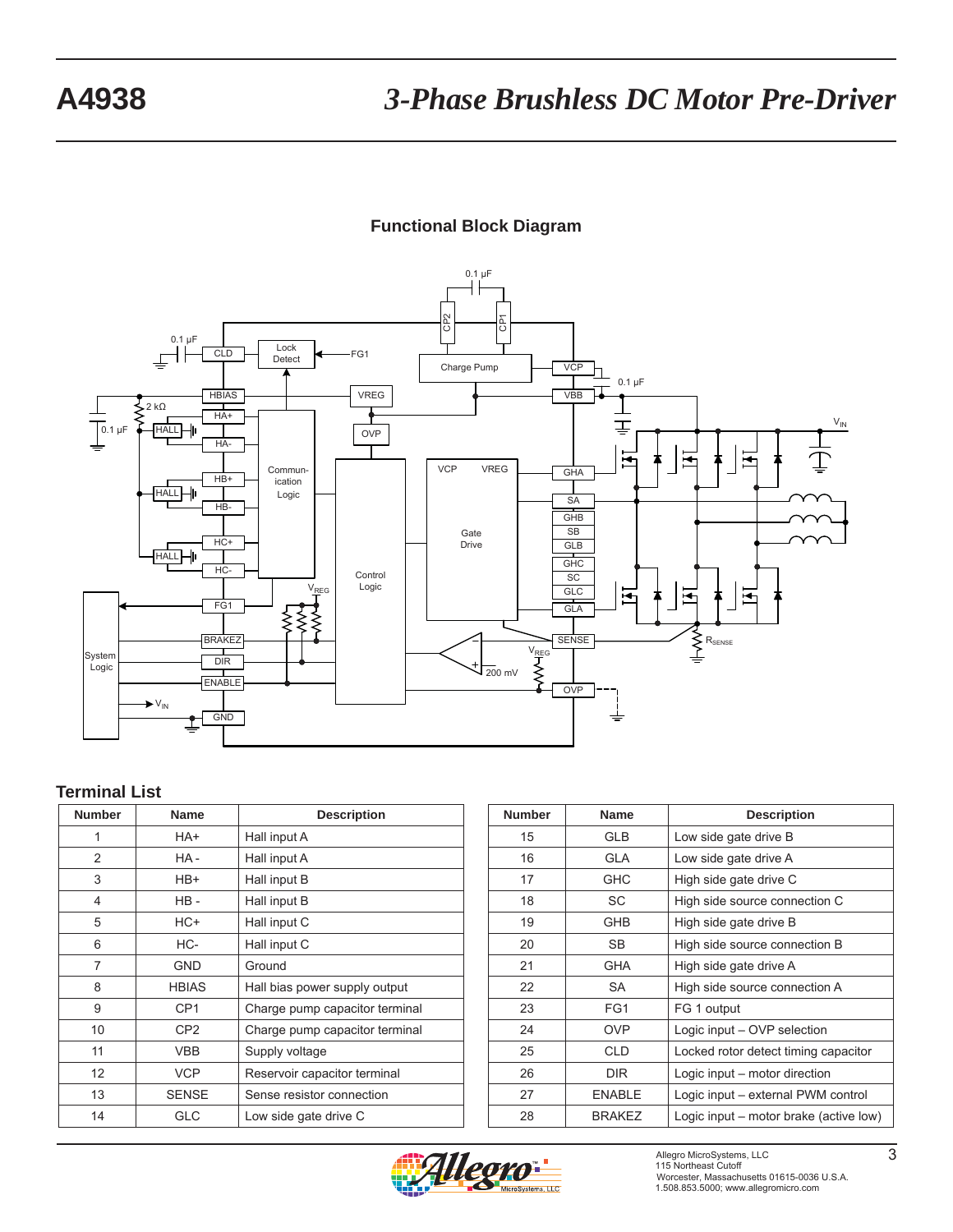# **A4938** *3-Phase Brushless DC Motor Pre-Driver*

## **ELECTRICAL CHARACTERISTICS<sup>\*</sup>** Valid at  $T_A$ = 25°C, V<sub>BB</sub> = 24 V, unless noted otherwise

| <b>Characteristics</b>                           | Symbol                      | <b>Test Conditions</b>                                  | Min.                     | Typ.                     | Max.                     | Unit         |
|--------------------------------------------------|-----------------------------|---------------------------------------------------------|--------------------------|--------------------------|--------------------------|--------------|
| Supply Voltage Range                             | $V_{BB}$                    | Operating                                               | 8.5                      | $\overline{\phantom{0}}$ | 30                       | $\vee$       |
| Motor Supply Current                             |                             | $f_{\text{PWM}}$ < 30 kHz, $C_{\text{LOAD}}$ = 1000 pF  | $\overline{\phantom{0}}$ | 5                        | 6                        | mA           |
|                                                  | $I_{BB}$                    | Charge pump on, outputs disabled, Standby mode          | $\overline{\phantom{0}}$ | 2.4                      | 3.2                      | mA           |
| <b>HBIAS</b>                                     | $V_{HBIAS}$                 | $0 \text{ mA} \leq I_{\text{HBIAS}} \leq 24 \text{ mA}$ | 4.7                      | 5.0                      | 5.3                      | $\vee$       |
| <b>HBIAS Current Limit</b>                       | <b>HBIASlim</b>             |                                                         | 35                       | $\qquad \qquad -$        |                          | mA           |
| <b>Control Logic</b>                             |                             |                                                         |                          |                          |                          |              |
| Logic Input Voltage                              | $V_{IN(1)}$                 |                                                         | $\overline{2}$           | $\overline{\phantom{0}}$ | $\qquad \qquad -$        | V            |
|                                                  | $V_{IN(0)}$                 |                                                         | $\overline{\phantom{0}}$ | $\overline{\phantom{0}}$ | 0.8                      | $\vee$       |
| Logic Input Pull-Up                              |                             | OVP pin pull-up to HBIAS                                | $\overline{\phantom{0}}$ | 100                      | $\overline{\phantom{0}}$ | $k\Omega$    |
|                                                  | $R_{IN(PU)}$                | ENABLE, BRAKEZ, DIR pins pull-up to HBIAS               | $\overline{\phantom{0}}$ | 50                       | $\overline{\phantom{m}}$ | $k\Omega$    |
| Input Pin Glitch Reject                          |                             | <b>ENABLE</b> pin                                       | 350                      | 500                      | 650                      | ns           |
|                                                  | t <sub>GLITCH</sub>         | DIR, BRAKEZ pins                                        | 700                      | 1000                     | 1300                     | ns           |
| <b>ENABLE Standby Pulse Propagation</b><br>Delay | t <sub>dENABLE</sub>        | To outputs off                                          | 2.1                      | 3                        | 3.9                      | ms           |
| HBIAS Wake-up Delay, Standby Mode                | $t_{dHBIAS}$                | $C_{HBIAS} = 0.1 \mu F$                                 | $\overline{\phantom{0}}$ | 15                       | 25                       | μs           |
| <b>Gate Drive</b>                                |                             |                                                         |                          |                          |                          |              |
| High-Side Gate Drive Output                      | $V_{GS(H)}$                 | Relative to $V_{BB}$ , $I_{GATE} = 2 mA$                | $\overline{7}$           | $\overline{\phantom{0}}$ |                          | $\vee$       |
| Low-Side Gate Drive Output                       | $V_{GS(L)}$                 | $I_{GATE}$ = 2 mA                                       | 4.5                      | $\qquad \qquad -$        | $\overline{\phantom{m}}$ | V            |
| Gate Drive Current (Sourcing)                    | $I_{\text{Gate}}$           | $GH = GL = 4 V$                                         | 20                       | 30                       | $\overline{\phantom{m}}$ | mA           |
| Gate Drive Pull Down Resistance                  | $\rm R_{\rm Gate}$          |                                                         | 10                       | 28                       | 40                       | Ω            |
| Dead Time                                        | $t_{dead}$                  |                                                         | 700                      | 1000                     | 1300                     | ns           |
| Current Limit Input Threshold                    | $\mathsf{V}_{\mathsf{REF}}$ |                                                         | 180                      | 200                      | 220                      | mV           |
| Fixed Off-Time                                   | $t_{\text{OFF}}$            |                                                         | 18                       | 25                       | 37                       | μs           |
| <b>Protection</b>                                |                             |                                                         |                          |                          |                          |              |
| Thermal Shutdown Temperature                     | $T_{\text{JTSD}}$           |                                                         | 155                      | 170                      | 185                      | $^{\circ}$ C |
| Thermal Shutdown Hysteresis                      | TJTSDhys                    |                                                         |                          | 20                       |                          | $^{\circ}C$  |
| <b>VBB UVLO Enable Threshold</b>                 | $\rm V_{BBUV}$              | Rising V <sub>BB</sub>                                  | 6.20                     | $\overline{7}$           | 7.85                     | $\vee$       |
| VBB UVLO Hysteresis                              | VBBUVhys                    |                                                         | 0.4                      | 0.75                     | $\mathbf{1}$             | V            |
| <b>VCP UVLO</b>                                  | $V_{CPUV}$                  | Relative to V <sub>BB</sub>                             | 4.6                      | $\overline{\phantom{0}}$ | 6                        | $\vee$       |
| <b>Lock Detect Duration</b>                      | $t_{lock}$                  | $C = 0.1 \mu F$                                         | 1.5                      | $\overline{2}$           | 2.5                      | s            |
|                                                  |                             | $OVP = GND$ , $V_{BB}$ rising                           | 15.5                     | 16                       | 16.5                     | $\vee$       |
| <b>VBB Overvoltage Threshold</b>                 | <b>V<sub>BBOV</sub></b>     | OVP = open, $V_{BB}$ rising                             | 28.5                     | 29                       | 29.5                     | V            |
| <b>VBB Overvoltage Hysteresis</b>                | Vovohys                     |                                                         | $\overline{\phantom{0}}$ | 2                        | $\overline{\phantom{0}}$ | $\vee$       |

*Continued on the next page...*

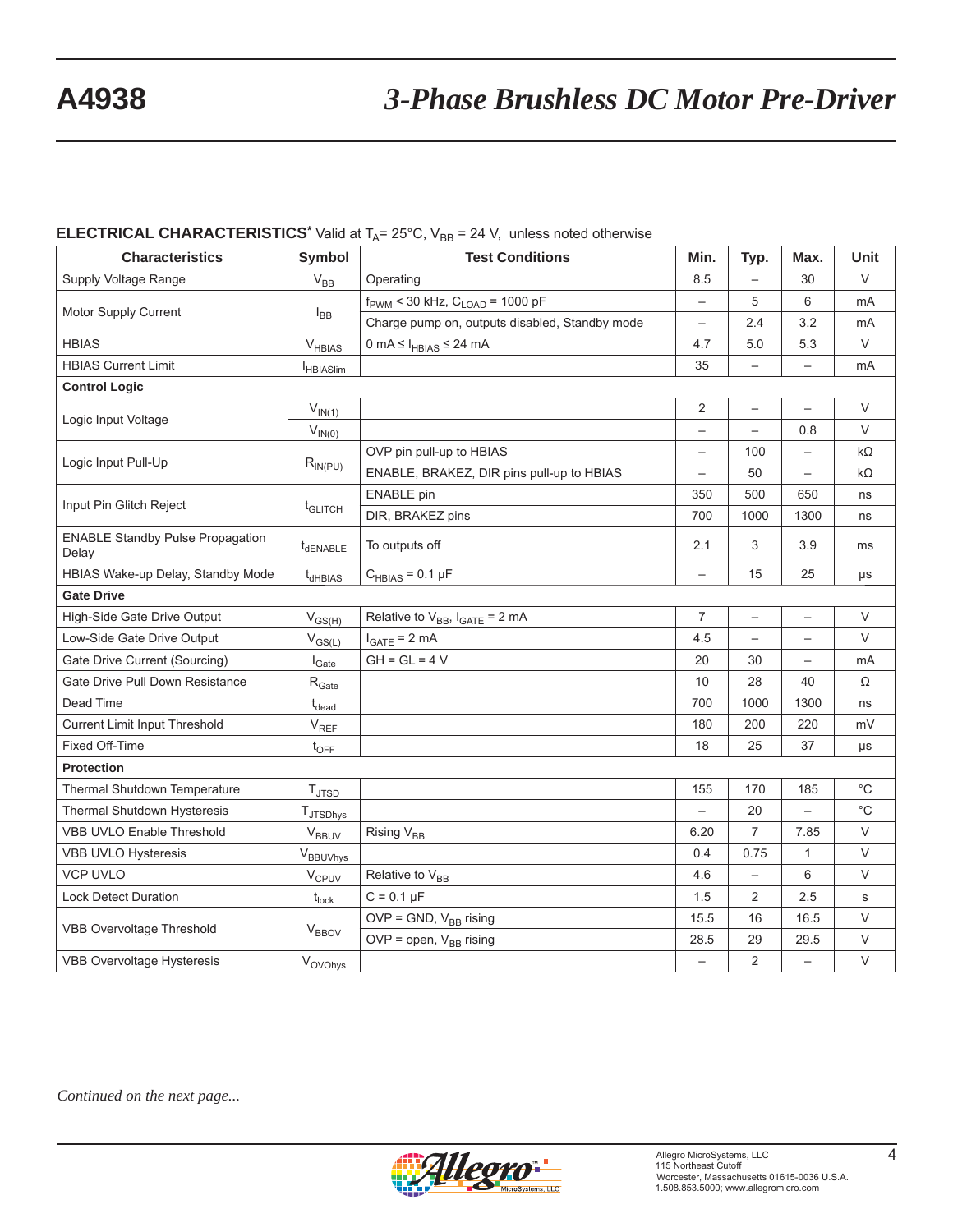# **A4938** *3-Phase Brushless DC Motor Pre-Driver*

### **ELECTRICAL CHARACTERISTICS<sup>\*</sup>** (continued) Valid at  $T_A = 25^\circ$ C, V<sub>BB</sub> = 24 V, unless noted otherwise

| <b>Characteristics</b>              | Symbol             | <b>Test Conditions</b>                        | Min. | Typ.      | Max.                     | <b>Unit</b> |
|-------------------------------------|--------------------|-----------------------------------------------|------|-----------|--------------------------|-------------|
| <b>Hall Logic</b>                   |                    |                                               |      |           |                          |             |
| Hall Input Current                  | <sup>I</sup> HALL  | $V_{\text{IN}}$ = 0.2 to 3.5 V                | $-1$ | $\Omega$  |                          | μA          |
| Common Mode Input Range             | $V_{CMR}$          |                                               | 0.2  | —         | 2.0                      | V           |
| AC Input Voltage Range              | $V_{HALL}$         |                                               | 60   | —         | $\qquad \qquad$          | $mV_{p-p}$  |
| <b>Hall Thresholds</b>              | $V_{th}$           | Difference between Hall inputs at transitions | -    | $+10,-10$ | $\overline{\phantom{0}}$ | mV          |
| Hall Threshold Hysteresis           | $V_{HYS}$          | $T_J = 25^{\circ}C$                           | 10   | 20        | 30                       | mV          |
|                                     |                    | $T_1 = -40^{\circ}$ C to 125°C                | 5    | 20        | 40                       | mV          |
| <b>Pulse Reject Filter</b>          | t <sub>pulse</sub> |                                               | —    | 2         | $\overline{\phantom{0}}$ | $\mu s$     |
| <b>FG</b>                           |                    |                                               |      |           |                          |             |
| <b>FG Output Saturation Voltage</b> | $V_{FG(sat)}$      | $I_{FG}$ = 2 mA                               |      | —         | 0.5                      | V           |
| FG Leakage Current                  | <b>FGIkg</b>       | $V_{FG} = 5 V$                                |      |           |                          | μA          |

\*Typical data are for initial design estimations only, and assume optimum manufacturing and application conditions. Performance may vary for individual units, within the specified maximum and minimum limits.

For input and output current specifications, negative current is defined as coming out of (sourcing) the specified device pin.

Specifications throughout the allowed operating temperature range are guaranteed by design and characterization.

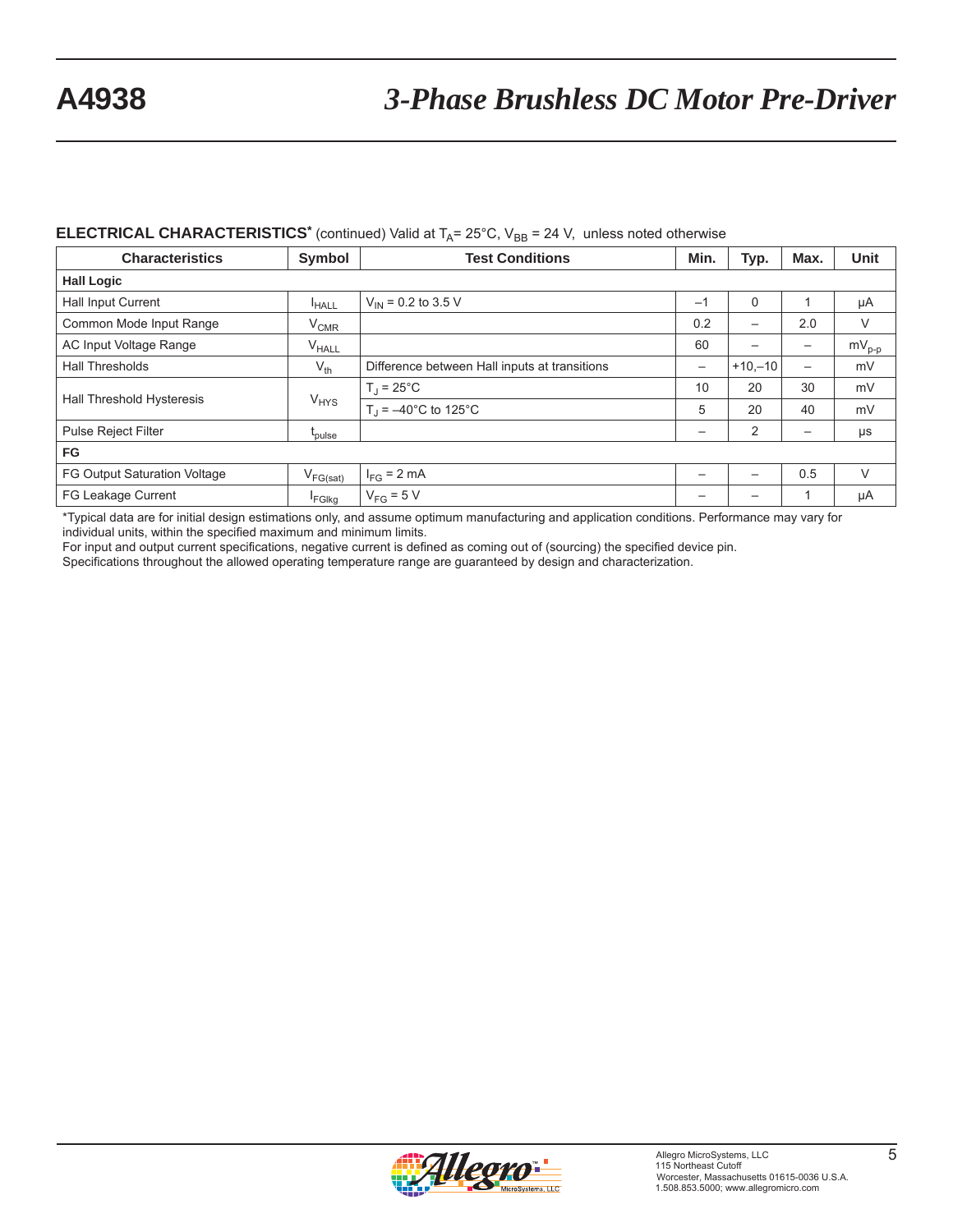| <b>Condition</b> |   | <b>Inputs</b> |    |          |                           |                           | <b>Resulting Pre-Driver Outputs</b> |                 |            |                |                 |            | <b>Motor Output</b> |                 |                |             |
|------------------|---|---------------|----|----------|---------------------------|---------------------------|-------------------------------------|-----------------|------------|----------------|-----------------|------------|---------------------|-----------------|----------------|-------------|
|                  |   | HA            | HB | HC       | <b>DIR</b>                | <b>BRAKEZ</b>             | <b>ENABLE</b>                       | <b>GHA</b>      | <b>GLA</b> | <b>GHB</b>     | <b>GLB</b>      | <b>GHC</b> | <b>GLC</b>          | A               | В              | $\mathbf c$ |
|                  | Α | ٠             |    | ٠        | 1                         |                           | 0                                   | H <sub>II</sub> | LO         | LO             | H <sub>l</sub>  | LO         | LO                  | H <sub>II</sub> | LO             | Z           |
|                  | B | ٠             |    |          |                           |                           | $\Omega$                            | H <sub>II</sub> | LO         | LO             | LO              | LO         | H <sub>l</sub>      | H <sub>II</sub> | Ζ              | LO          |
| Forward          | C | ٠             | ٠  |          |                           |                           | 0                                   | LO              | LO         | HI             | LO              | LO         | HI                  | Ζ               | H <sub>l</sub> | LO          |
|                  | D |               | ٠  |          |                           |                           | 0                                   | LO              | HI         | HI             | LO              | LO         | LO                  | LO              | H <sub>l</sub> | Ζ           |
|                  | E |               | ٠  |          |                           |                           | 0                                   | LO              | HI         | LO             | LO              | HI         | LO                  | LO              | Ζ              | HI          |
|                  | F |               |    | ٠        | 1                         |                           | 0                                   | LO              | LO         | LO             | H <sub>II</sub> | HI         | LO                  | Ζ               | LO             | HI          |
|                  | Α | ٠             |    | ÷        | 0                         | 1                         | $\Omega$                            | LO              | HI         | H1             | LO              | LO         | LO                  | LO              | H1             | Ζ           |
|                  | F | ٠             |    |          | 0                         |                           | $\Omega$                            | LO              | HI         | LO             | LO              | HI         | LO                  | LO              | Ζ              | HI          |
| Reverse          | E | ٠             | ٠  |          | 0                         |                           | 0                                   | LO              | LO         | LO             | H <sub>l</sub>  | HI         | LO                  | Ζ               | LO             | HI          |
|                  | D |               | ٠  |          | 0                         |                           | 0                                   | H <sub>II</sub> | LO         | LO             | HI              | LO         | LO                  | HI              | LO             | Ζ           |
|                  | C |               | ٠  | ٠        | 0                         |                           | 0                                   | H <sub>II</sub> | LO         | LO             | LO              | LO         | H <sub>l</sub>      | HI              | Ζ              | LO          |
|                  | B |               |    | ٠        | 0                         | 1                         | 0                                   | LO              | LO         | H <sub>l</sub> | LO              | LO         | H <sub>l</sub>      | Ζ               | HI             | LO          |
|                  | Α | ÷             |    | ٠        | $\boldsymbol{\mathsf{X}}$ | $\mathbf{1}$              | If 1 for <3 ms                      | LO              | HI         | LO             | H <sub>l</sub>  | LO         | LO                  | LO              | LO             | Z           |
|                  | F | ٠             |    |          | X                         | 1                         | If 1 for $<$ 3 ms                   | LO              | HI         | LO             | LO              | LO         | H <sub>l</sub>      | LO              | Ζ              | LO          |
| Chop             | E | ٠             | ٠  |          | X                         | 1                         | If 1 for $<$ 3 ms                   | LO              | LO         | LO             | HI              | LO         | H <sub>l</sub>      | Ζ               | LO             | LO          |
|                  | D |               | ٠  |          | X                         | 1                         | If 1 for $<$ 3 ms                   | LO              | HI         | LO             | HI              | LO         | LO                  | LO              | LO             | Ζ           |
|                  | C |               | ٠  | ٠        | X                         | 1                         | If 1 for $<$ 3 ms                   | LO              | HI         | LO             | LO              | LO         | H <sub>l</sub>      | LO              | Z              | LO          |
|                  | B |               |    | ÷        | X                         | 1                         | If 1 for $<$ 3 ms                   | LO              | LO         | LO             | HI              | LO         | H <sub>l</sub>      | Z               | LO             | LO          |
| Fault            |   |               |    |          | X                         | $\boldsymbol{\mathsf{X}}$ | $\times$                            | LO              | LO         | LO             | LO              | LO         | LO                  | Z               | Z              | Z           |
|                  |   | ٠             | ٠  | ٠        | X                         | X                         | $\times$                            | LO              | LO         | LO             | LO              | LO         | LO                  | Ζ               | Ζ              | Ζ           |
| <b>Brake</b>     |   | X             | X  | X        | X                         | 0                         | If 0, or if 1<br>for $<$ 3 ms       | LO              | HI         | LO             | H1              | LO         | H <sub>l</sub>      | LO              | LO             | LO          |
| Standby          |   | X             | X  | $\times$ | $\times$                  | X                         | If 1 for $>3$ ms                    | LO              | LO         | LO             | LO              | LO         | LO                  | Z               | Ζ              | Ζ           |

**Logic States Table** (See timing charts, below) X = Don't Care (can be 1 or 0), Z = high impedance







Allegro MicroSystems, LLC 6 115 Northeast Cutoff 6 115 Northeast Cutoff 6 115 Northeast Cutoff 6 12 Worcester, Massachusetts 01615-0036 U.S.A. 1.508.853.5000; www.allegromicro.com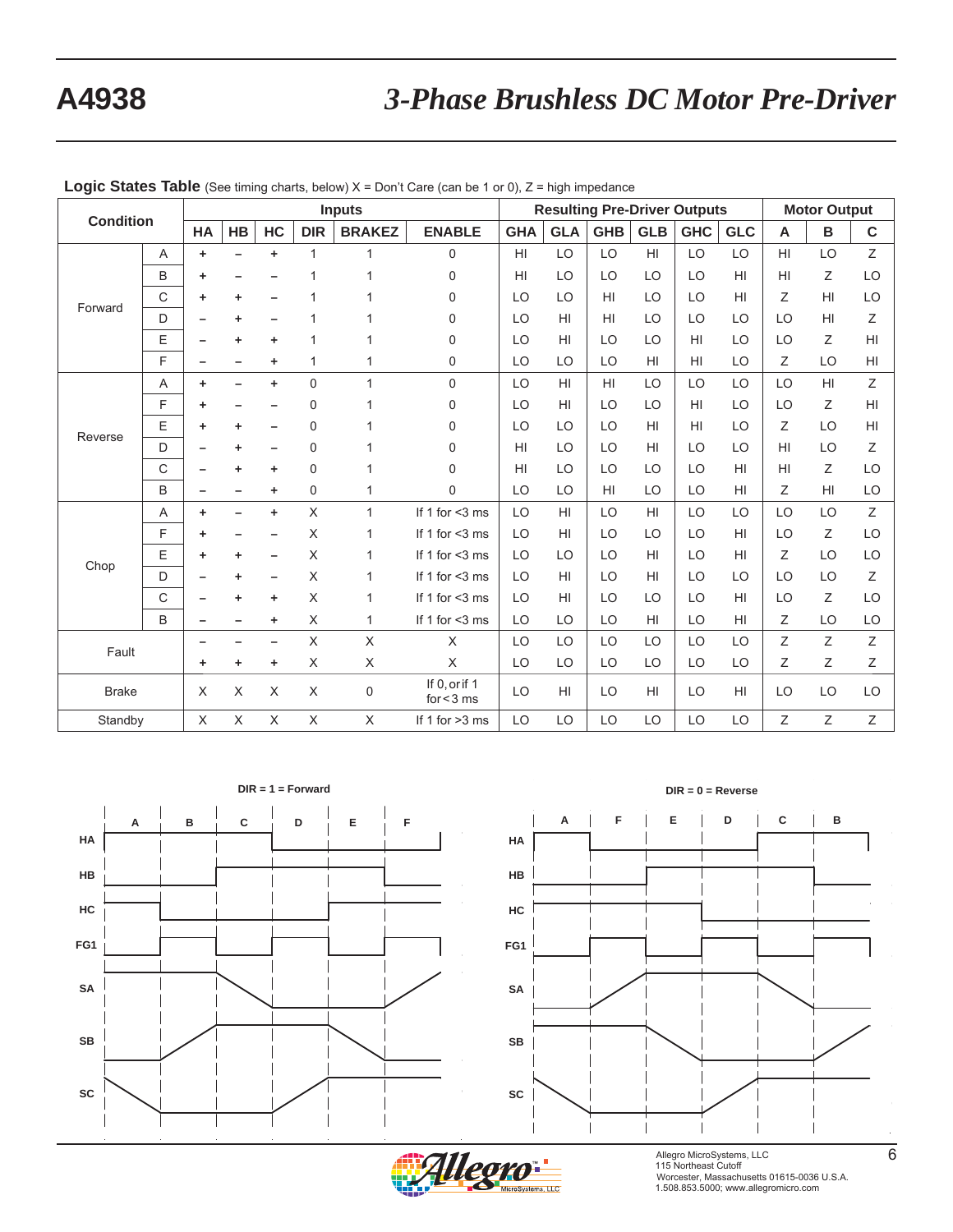**Power-up and Standby Modes Timing Diagram**



**Power-up and Standby Modes Timing Diagram**



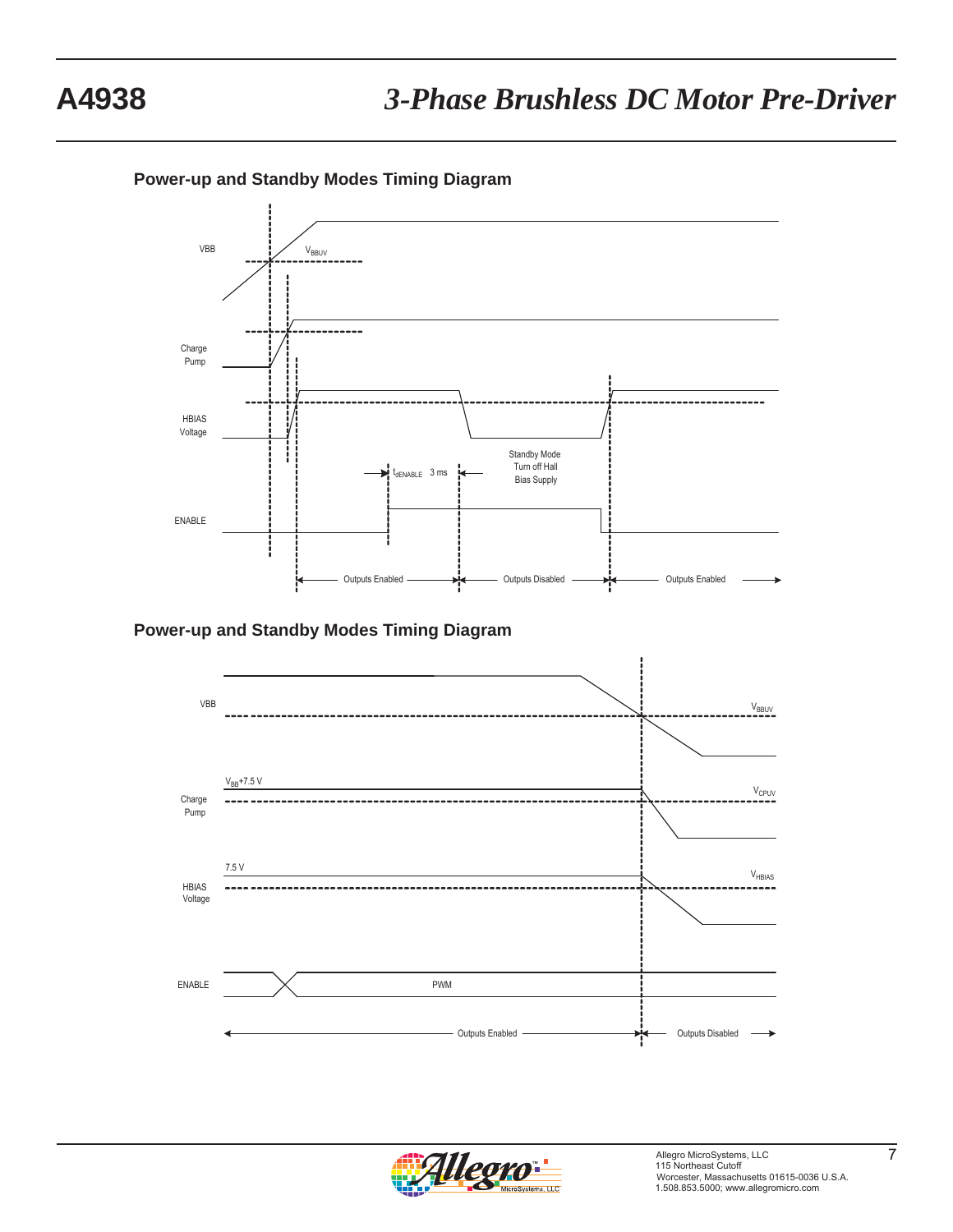## **Functional Description**

**Current Regulation** Load current is regulated by an internal fixed off-time PWM control circuit. When the outputs of the full bridge are turned on, current increases in the motor winding until it reaches a value,  $I_{TRIP}$ , given by:

$$
I_{\rm TRIP} = 200 \, \text{mV} / R_{\rm SENSE}
$$

When  $I_{TRIP}$  is reached, the sense comparator resets the source enable latch, turning off the source driver. At this point, load inductance causes the current to recirculate for the fixed off-time period.

**Enable Logic** The ENABLE pin allows external PWM. ENABLE low turns on the selected sink-source pair. ENABLE high switches off the appropriate drivers and the load current decays. If ENABLE is held low, the current will rise until it reaches the level set by the internal current control circuit. Typically PWM frequency is in the 20 to 30 kHz range. If the ENABLE high pulse width exceeds 3 ms, the gate outputs are disabled. The Enable logic is summarized in the following table:

| <b>ENABLE Pin</b>      | Outputs        | <b>Outputs State</b>                            |
|------------------------|----------------|-------------------------------------------------|
|                        | On             | Drive                                           |
|                        | Source chopped | Slow decay with<br>synchronous<br>rectification |
| 1 for $>$ 3 ms typical | ∩ff            | Disable                                         |

**Fixed Off-Time** The A4938 fixed off-time is set to 25 μs nominal.

**PWM Blank Timer** When a source driver turns on, a current spike occurs due to the reverse recovery currents of the clamp diodes and/or switching transients related to distributed capacitance in the load. To prevent this current spike from erroneously resetting the source Enable latch, the sense comparator is blanked. The blanking timer runs after the off-time counter, to

provide the blanking function. The blanking timer is reset when ENABLE is chopped or DIR is changed. For external PWM control, a DIR change or an ENABLE on triggers the blanking function. The duration is fixed at 1.5 μs.

**Synchronous Rectification** When a PWM-off cycle is triggered, either by an ENABLE chop command or by an internal fixed off-time cycle, load current recirculates. The A4938 synchronous rectification feature turns on the appropriate MOSFETs during the current decay, and effectively shorts out the body diodes with the low  $R_{DS(on)}$  driver. This lowers power dissipation significantly and can eliminate the need for external Schottky diodes.

**Brake Mode** A logic low on the BRAKEZ pin activates Brake mode. A logic high allows normal operation. Braking turns on all three sink drivers, effectively shorting out the motor-generated BEMF. The BRAKEZ input overrides the ENABLE input and also the Lock Detect function.

It is important to note that the internal PWM current control circuit does not limit the current when braking, because the current does not flow through the sense resistor. The maximum current can be approximated by  $V_{BEMF} / R_{LOAD}$ . Care should be taken to insure that the maximum ratings of the A4938 are not exceeded in the worse case braking situation: high speed and high inertial load.

**HBIAS Function** This function provides a power supply of 5.0 V, current-limited to 35 mA. This reference voltage is used to power the logic sections of the A4938 and also to power the external Hall elements.

**Standby Mode** To prevent excessive power dissipation due to the current draw of the external Hall elements, Standby mode turns off the HBIAS output voltage. Standby mode is triggered by

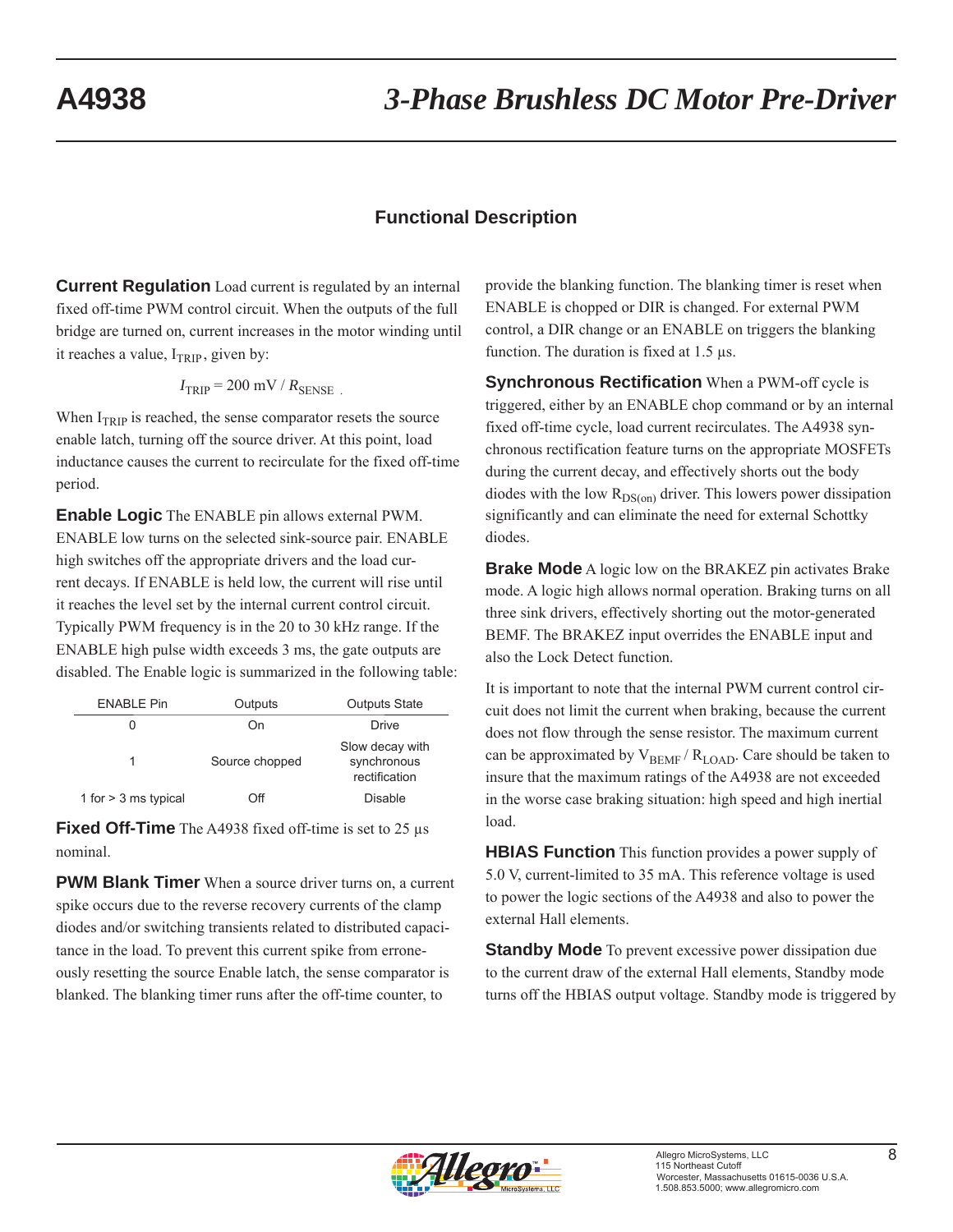holding ENABLE high for longer than 3 ms. Note that the state of BRAKEZ does not affect Standby mode.

**Charge Pump** The internal charge pump is used to generate a supply above  $V_{BB}$  to drive the high-side MOSFETs. The voltage on the VCP pin is internally monitored, and in the case of a fault condition, the outputs of the device are disabled.

**Fault Shutdown** In the event of a fault due to excessive junction temperature, or due to low voltage on VCP or VBB, the outputs of the device are disabled until the fault condition is removed. At power-up the UVLO circuit disables the drivers.

**Overvoltage Protection** VBB is monitored to determine if a hazardous voltage is present due to the motor generator pumping-up the supply bus. When the voltage exceeds  $V_{\text{BBOV}}$ , the synchronous rectification feature is disabled. Connecting OVP to GND sets  $V_{\text{BBOV}}$  to 16 V typically, and leaving OVP open sets V<sub>BBOV</sub> to 29 V typically.

**Overtemperature Protection** If die temperature exceeds approximately 170°C, the Thermal Shutdown function will disable the outputs until the internal temperature falls below the threshold hysteresis.

**Hall State Reporting** The FG1 pin is an open drain output that changes state at each transition of an external Hall element. **Lock Detect Function** The IC will evaluate a locked rotor condition under either of these two different conditions:

• The FG1 signal is not consistently changing.

• The proper commutation sequence is not being followed. The motor can be locked in a condition in which it toggles between two specific Hall device states.

Both of these fault conditions are allowed to persist for a period of time,  $t_{lock}$ . The value of  $t_{lock}$  is set by capacitor connected to the CLD pin.  $C_{LD}$  produces a triangle waveform (1.67 V peak-topeak) with a frequency linearly related to the capacitor value.  $t_{lock}$ is defined as 127 cycles of this triangle waveform, or:

$$
t_{\text{lock}} = C_{\text{LD}} \times 20 \text{ s}/\mu\text{F}
$$

After the wait time,  $t_{lock}$ , has expired, the outputs are disabled, and the fault is latched.

These fault conditions are latched and can only be cleared by any one of the following actions:

- Rising or falling edge on the DIR pin
- VBB UVLO threshold exceeded (during power-up cycle)
- ENABLE pin held high for  $> t_{lock}$  / 2

The Lock Detect function can be disabled by connecting CLD to GND.

When the A4938 is in Brake mode, the Lock Detect counter is disabled.